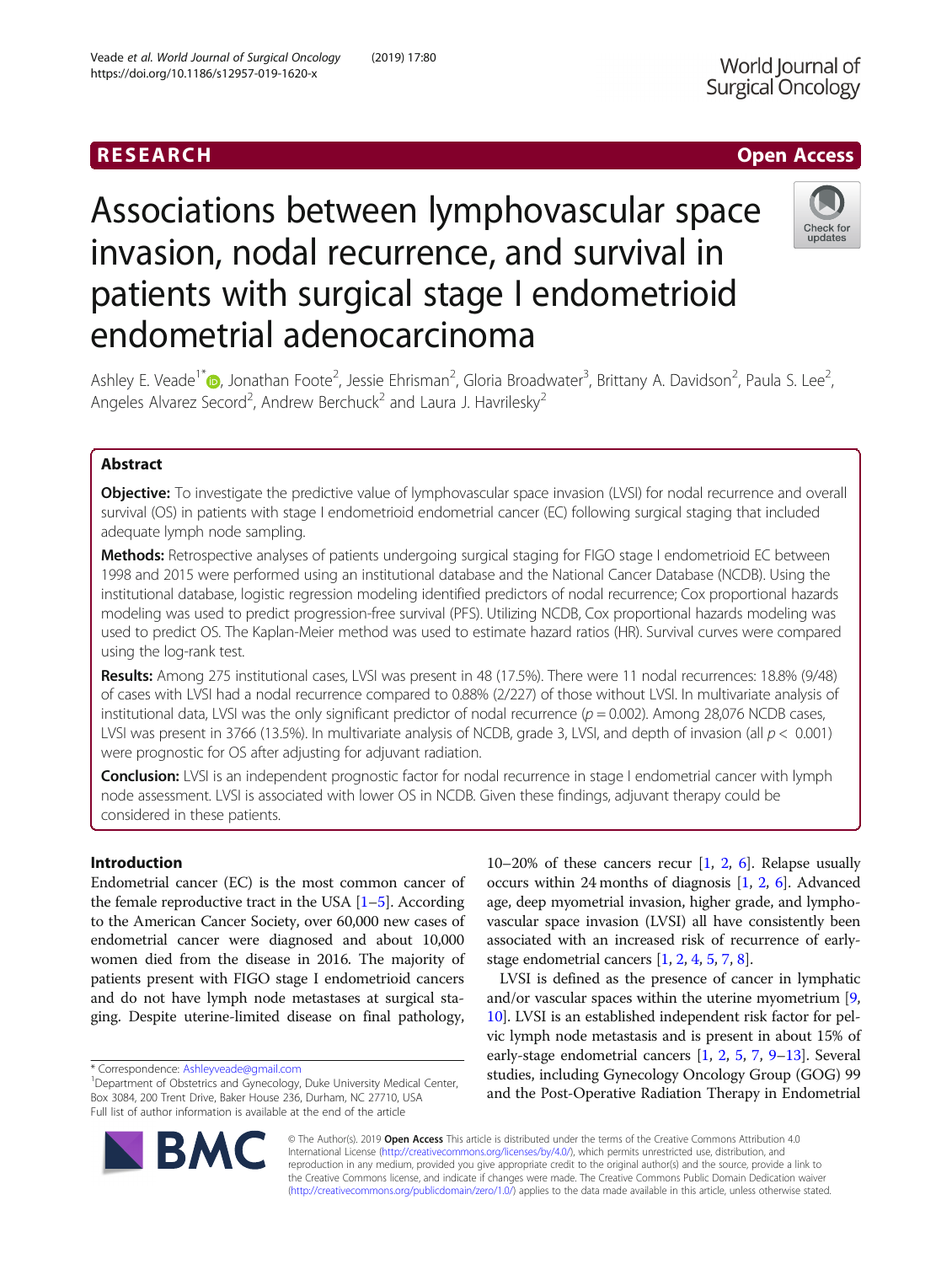Carcinoma (PORTEC) 1 and 2 randomized trials, found that patients with early-stage EC and LVSI treated with external beam radiation therapy (EBRT) had a decreased risk of pelvic recurrence without significant improvement in OS [\[6](#page-7-0), [8,](#page-7-0) [10,](#page-7-0) [14](#page-7-0)]. Based on these findings, Bosse et al. recommended consideration of adjuvant EBRT in earlystage EC patients with substantial LVSI, especially in the presence of additional risk factors [\[10\]](#page-7-0). The GOG 99 and PORTEC trials did not specifically address the relationship between LVSI and recurrence in lymph node basins.

The primary objective of this study was to investigate the relationship between LVSI and nodal basin recurrence among women who underwent surgical staging that included nodal evaluation for stage I endometrioid EC. The secondary objectives were to identify recurrence patterns within these staged LVSI-positive patients and to investigate the relationship between LVSI and PFS and OS.

#### Materials and methods

Two separate retrospective cohorts were studied to investigate the relationship between LVSI and cancer outcomes: the Duke University EC database and the National Cancer Database (NCDB). Two cohorts were utilized in order to evaluate both overall survival and nodal recurrence.

#### Institutional retrospective cohort study

The Duke University EC database is an Institutional Review Board-approved, prospectively enrolling database that includes sociodemographic and clinicopathologic data, comorbid conditions, adjuvant treatments, and cancer outcomes.

Subjects were eligible if they underwent surgery for early-stage endometrial cancer between January 1998 and February of 2015. Inclusion criteria were stage 1 endometrioid endometrial adenocarcinoma with total hysterectomy and bilateral salpingo-oophorectomy, no metastasis identified in lymph nodes on adequate bilateral lymph node sampling, documented LVSI status in pathology report, and at least 24 months of clinical follow-up since surgery. Within each set of nodal basins ("side"), adequate lymph node sampling was defined as at least five pelvic lymph nodes removed, at least one pelvic lymph node removed plus aortic node sampling, or successful sentinel lymph node mapping and biopsy. The criterion of 10 non-sentinel pelvic lymph nodes (five from each "side") to establish adequate pelvic lymph node sampling was based on the average number of lymph nodes sampled in comparable studies and the definition of adequate lymph node dissection defined in GOG 210 [\[11,](#page-7-0) [13,](#page-7-0) [15](#page-7-0)]. Stage of disease was determined using 2009 FIGO criteria [[16](#page-7-0)]. Adjuvant treatments were administered at the discretion of the primary oncologist. Given that most recurrences are diagnosed within 2 years after treatment, a minimum

of 24 months of clinical follow-up was required for study inclusion unless prior recurrence was documented [\[6\]](#page-7-0). Recurrence was defined by biopsy or PET-CT imaging with hypermetabolic activity concerning for recurrence. Exclusion criteria were synchronous primary malignancy, history of pelvic radiation prior to the EC diagnosis, or incomplete/inadequate surgical staging.

Clinical and histopathological characteristics were obtained from chart reviews and included age, race, stage, grade, depth of invasion (inner, middle, and outer third), high-intermediate risk (HIR) criteria, LVSI status, number of lymph nodes removed, type of adjuvant treatment, location of recurrence, date of recurrence, and date of death. High-intermediate risk criteria were defined by GOG 99 criteria (age, depth of invasion, LVSI, and grade) [[6](#page-7-0)].

The primary statistical endpoint in the institutional cohort was nodal recurrence, defined as recurrence in any lymph node basin. Bivariate logistic regression models assessed predictors of nodal recurrence. Covariates included age, grade, depth of invasion, and LVSI status. Bivariate models with 95% confidence intervals (CI) and Wald significance test were adjusted for the receipt of postoperative adjuvant whole pelvic radiation. A multivariate logistic regression model was utilized to assess the predictive value of age, grade, depth of invasion, and LVSI on nodal recurrence. Chi-square tests or Fisher's exact tests were used to compare proportions. T tests were used to compare differences in age. A secondary statistical endpoint was PFS which was defined as the time from surgery to first recurrence or death from any cause and was censored at the date of the last follow-up. Cox univariate and multivariate proportional hazard models were used to identify prognostic factors contributing to PFS. Covariates were previously identified prognostic indicators and included grade, depth of invasion (inner, middle, and outer), and LVSI. The Kaplan-Meier method was used to estimate PFS, and survival curves were compared using the log-rank test. Prediction of OS could not be conducted because there were too few deaths.

#### NCDB retrospective cohort study

The NCDB is a database sponsored by the American College of Surgeons and the American Cancer Society. It is a national database of oncology patient outcomes comprising 70% of new cancer diagnoses from across 1500 Commission on Cancer-accredited reporting institutions.

Inclusion criteria for the NCDB cohort were surgery for early-stage endometrial cancer between 1998 and 2012, stage I endometrioid endometrial adenocarcinoma, and adequate nodal evaluation. Adequate nodal evaluation in NCDB was defined as removal of greater than 10 pelvic lymph nodes or at least one pelvic lymph node plus aortic nodes examined. The NCDB does not include information on sentinel lymph node assessment. Subjects were excluded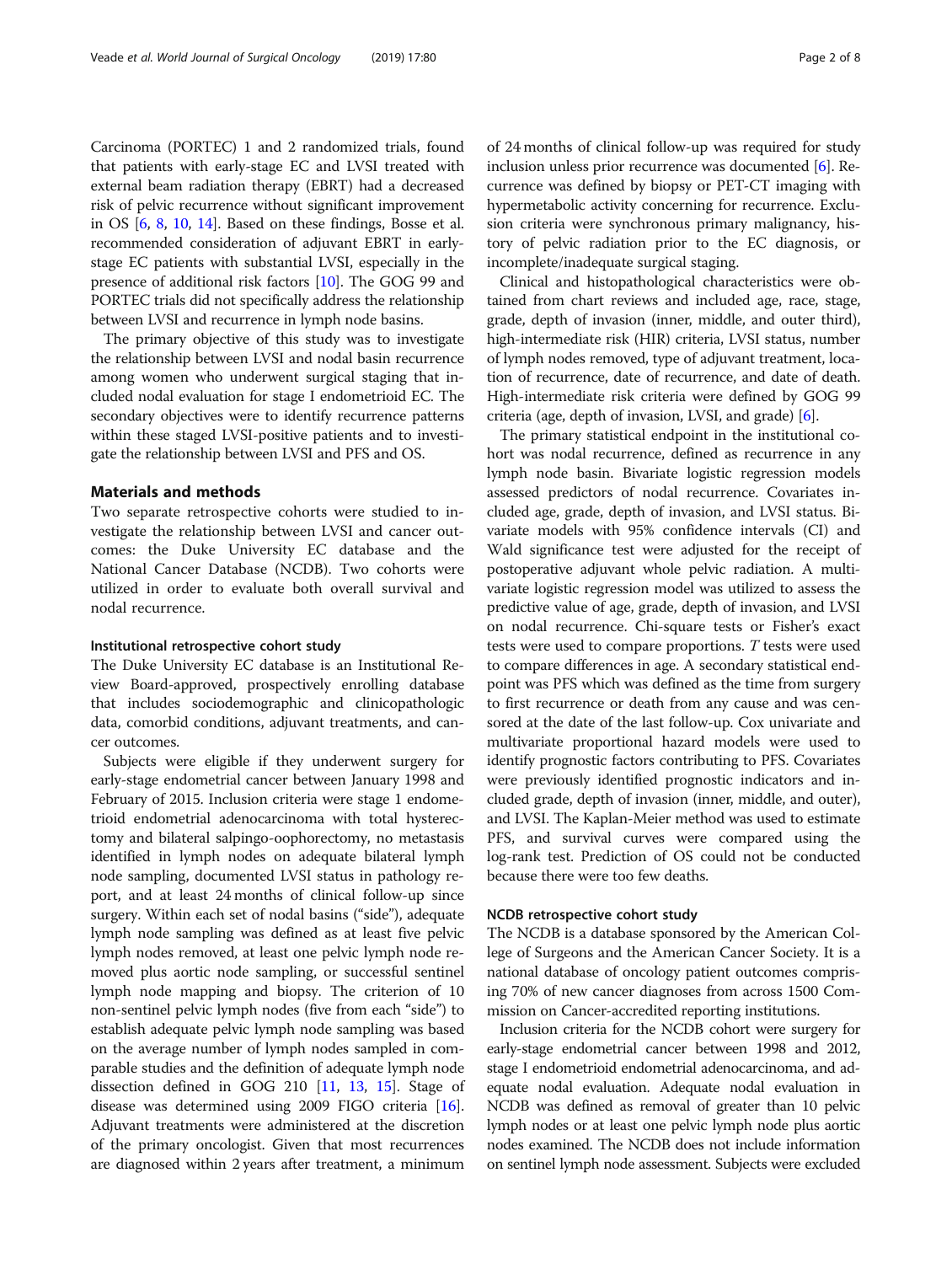if there were no pelvic nodes removed regardless of aortic nodal dissection. The definition of stage 1 disease was based upon 2009 FIGO criteria [\[16](#page-7-0)]. Clinical and histopathological data included age, race, depth of invasion (inner and outer half), LVSI, nodal evaluation, grade, high-intermediate risk, type of adjuvant treatment, and death. The primary endpoint for the NCDB analyses was OS; the NCDB does not include details regarding PFS or specific sites of recurrence.

Cox multivariate proportional hazard models were used to identify prognostic factors for OS after adjusting for the use of adjuvant whole pelvic radiation, which treats nodal basins. Covariates included grade, depth of invasion (inner and outer half), age, and LVSI. OS was defined as time from surgery to death and was censored at the date of last follow-up. The Kaplan-Meier method was used to estimate OS, and curves were compared using the log-rank test.  $P$  values < 0.05 were considered statistically significant. Analyses were performed using SAS version 9.4 software (SAS Institute, Inc., Cary, NC); survival plots were created using Spotfire S+ v8.1 (TIBCO, Palo Alto, CA).

#### Results

LVSI was present in 17.5% (48/275) of subjects from the Duke EC database and in 13.5% (3766/27,801) of those in the NCDB. The mean age of subjects was 63 and 62 years in the Duke and NCDB studies respectively; mean ages of those with LVSI were 65 and 64 years, respectively. Demographic and histopathological characteristics and type of adjuvant treatment of the Duke and NCDB patients are displayed in Table [1](#page-3-0). Compared to subjects without LVSI, those with LVSI in both the Duke and NCDB databases were more likely to have deep myometrial invasion, grade 3 histology, to be categorized as high-intermediate risk by GOG 99 criteria and to receive adjuvant treatment. For the Duke institutional database, the median follow-up time was 4.5 years (2.9–6.1). For NCDB, median follow-up time was 3.1 years (2.0–4.2).

#### Institutional database analysis

In total, 275 subjects met the inclusion criteria for institutional database analysis. There were 184 subjects excluded for lack of adequate lymphadenectomy. Of the 275 included subjects, 32% (88/275) were classified HIR and 68% (187/275) were identified as low risk.

Among included institutional subjects, 13% (36/275) experienced a recurrence, of which 30.5% (11/36) of recurrences were in cases with LVSI and 69.5% (25/36) in cases without LVSI. The most frequent sites of recurrence were the vaginal vault (14/36; 39%), pelvic lymph nodes (8/36; 22%), and the abdomen (7/36; 19%). The rate of nodal recurrence was more than 20-fold higher in cases with LVSI (9/48; 18.8%) compared to those lacking LVSI (2/227; 0.9%;  $p < 0.001$ ). Of the vaginal recurrences, 4/14 (28.6%) had LVSI. Of the abdominal recurrences, 3/7 (42.8%) had LVSI. There were too few vaginal vault (4/48) and abdominal (3/48) recurrences among LVSI-positive subjects to evaluate association between LVSI and these sites of recurrence in univariate analysis.

In total, there were 11 nodal recurrences: 9 subjects with LVSI and 2 subjects without LVSI. The clinicalpathological characteristics of these recurrences are described in Table [2.](#page-4-0) Nine patients had both LVSI and a nodal recurrence: 5 in pelvic nodes, 1 in both pelvic and aortic nodes, 1 in only aortic nodes, and 2 in mediastinal nodes. All 3 cancers with nodal recurrence after whole pelvic radiation recurred outside of the radiation field in either para-aortic or mediastinal lymph nodes. Table [3](#page-4-0) summarizes predictors of nodal recurrence in bivariate and multivariate analysis among all institutional EC database subjects. Grade ( $p = 0.046$ ) and LVSI ( $p < 0.001$ ) were significant predictors of nodal recurrence in bivariate logistic regression models after adjusting for adjuvant whole pelvic radiation. In a multivariate logistic regression analysis, LVSI was the only significant predictor of nodal recurrence  $(p = 0.002)$  after adjusting for age, grade, depth of invasion, and adjuvant whole pelvic radiation. Within only the low-risk subset  $(n = 187)$ , LVSI was associated with risk of nodal recurrence after adjusting for adjuvant whole pelvic radiation ( $p = 0.04$ ).

Cox univariate and multivariate analyses of covariates on PFS are described in Table [4](#page-5-0). When compared to grades 1–2, grade 3 (HR 2.48, 95% CI 1.25–4.92) and LVSI (HR 2.12, 95% CI 1.05–4.28) were both significantly associated with shorter PFS. At 24 months, PFS was 91.8% (95% CI 88.2–95.5%) in subjects without LVSI and 87.5% (95% CI 78.5–97.4%) in subjects with LVSI. At 36 months, PFS was 90.2% (95% CI 86.3–94.3%) in subjects without LVSI compared to 83.0% (95% CI 72.9–94.5%) in subjects with LVSI. Age, depth of invasion, and high-intermediate risk criteria were not significant predictors of PFS in univariate analysis. Among only the low-risk subset ( $n = 187$ ), LVSI was not a predictor of PFS ( $p = 1.0$ ) in univariate analysis. In a multivariate model, only grade 3 was associated with shorter PFS (HR 2.10, CI 1.03–4.32;  $p = 0.04$ ). A Kaplan-Meier analysis for PFS by LVSI status is displayed in Fig. [1;](#page-5-0) LVSI was associated with shorter PFS ( $p = 0.033$ ).

The small institutional cohort size of 275 yielded too few deaths  $(n = 8/275)$  to analyze covariates' effects on OS within this institutional population.

#### NCDB analysis

In multivariate Cox regression, grade 3 (HR 2.24, CI 1.95– 2.56), outer half myometrial invasion (HR 1.33, CI 1.17– 1.52), LVSI (HR 1.70, CI 1.47–1.98), and older age (HR 1.06, CI 1.05–1.07) were all significantly associated with decreased OS (all  $p < 0.001$ ) after adjusting for the use of adjuvant whole pelvic radiation. A Kaplan-Meier curve for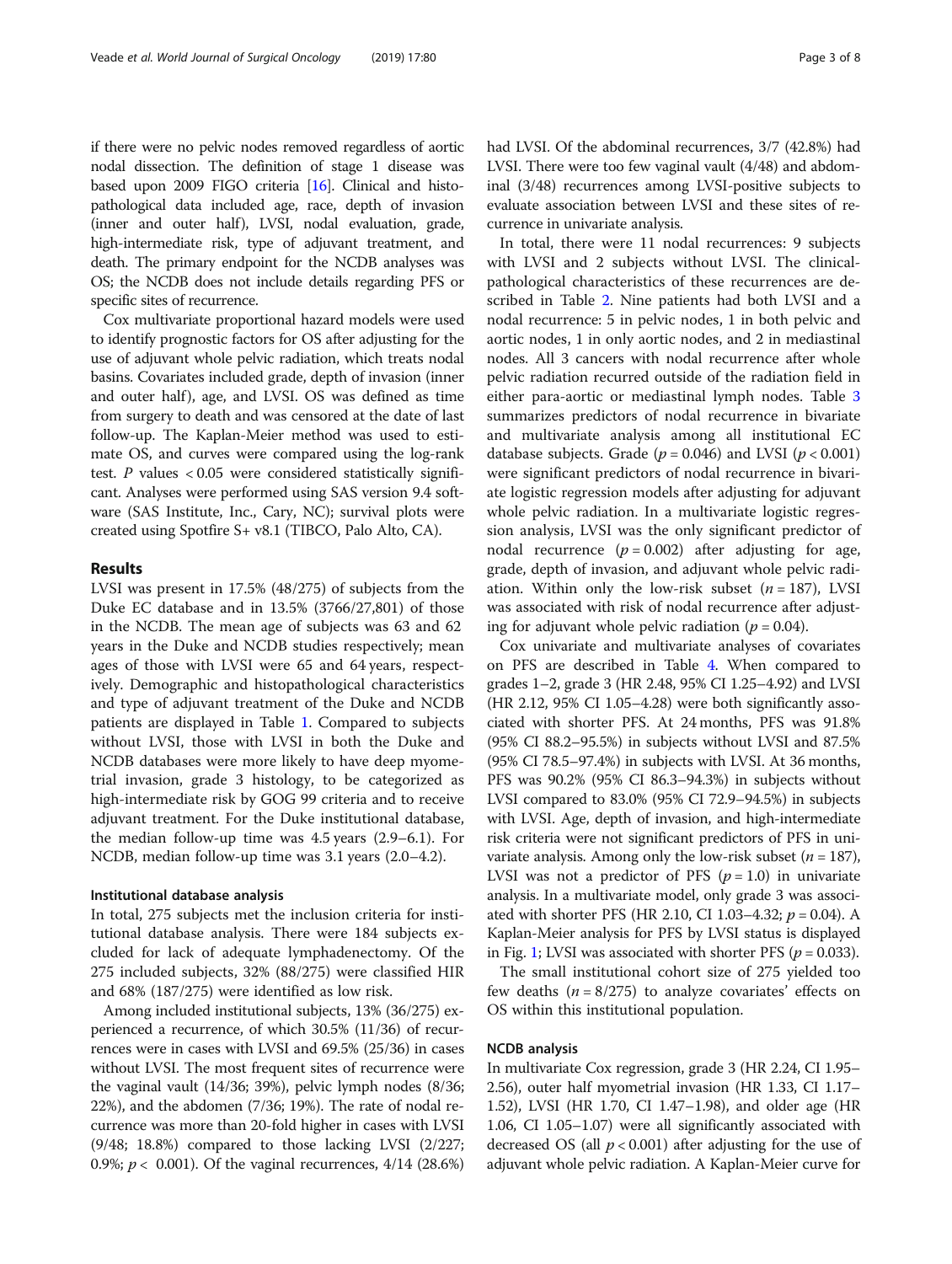|                                      | Institutional database     |                            |                      |            | National database                     |                                      |                                 |              |
|--------------------------------------|----------------------------|----------------------------|----------------------|------------|---------------------------------------|--------------------------------------|---------------------------------|--------------|
|                                      | LVSI absent<br>$(N = 227)$ | LVSI present<br>$(N = 48)$ | Total<br>$(N = 275)$ | $p$ value  | LVSI absent<br>$(N = 24,035)$<br>n(%) | LVSI present<br>$(N = 3766)$<br>n(%) | Total<br>$(N = 27,801)$<br>n(%) | $p$ value    |
| Age mean (SD) $(n = 275)$            | 63.2 (10.5)                | 64.8 (9.8)                 | 63.5 (10.3)          | 0.3        | 61.6(10.5)                            | 64.1 (9.8)                           | 61.9 (10.4)                     | < 0.001      |
| Race $(n = 274)$                     |                            |                            |                      | 0.3        |                                       |                                      |                                 | 0.35         |
| White                                | 179 (79.2%)                | 32 (66.7%)                 | 211 (77.0%)          |            | 21,201 (88.2)                         | 3336 (88.5)                          | 24,537 (88.3)                   |              |
| African American                     | 38 (16.8%)                 | 10 (20.8%)                 | 48 (17.5%)           |            | 1551(6.4)                             | 228 (6.1)                            | 1779 (6.4)                      |              |
| Asian                                | $2(0.9\%)$                 | $1(2.1\%)$                 | $3(1.1\%)$           |            | 534 (2.2)                             | 102(2.7)                             | 636 (2.3)                       |              |
| Native American, Alaskan Native      | $1(0.4\%)$                 | $1(2.1\%)$                 | 2(0.7%)              |            |                                       |                                      |                                 |              |
| Native Hawaiian, Pacific Islander    | $1(0.4\%)$                 | $1(2.1\%)$                 | 2(0.7%)              |            |                                       |                                      |                                 |              |
| Other                                | 3(1.4%)                    | $1(2.1\%)$                 | 4 (1.5%)             |            | 496 (2.1)                             | 71 (1.9)                             | 567 (2.0)                       |              |
| Unknown                              | $2(0.9\%)$                 | $2(4.1\%)$                 | 4 (1.5%)             |            | 253(1.1)                              | 29 (0.8)                             | 282 (1.0)                       |              |
| Stage $(n = 269)$                    |                            |                            |                      | 0.047      |                                       |                                      |                                 | < 0.001      |
| la                                   | 84 (38.0%)                 | 11 (22.9%)                 | 95 (35.3%)           |            | 18,713 (77.9)                         | 1651(43.8)                           | 20,364 (73.2)                   |              |
| Ib                                   | 137 (62.0%)                | 37 (77.1%)                 | 174 (64.7%)          |            | 5322 (22.1)                           | 2115 (56.2)                          | 7437 (26.8)                     |              |
| Grade $(n = 275)$                    |                            |                            |                      | $< 0.001*$ |                                       |                                      |                                 | $< 0.001*$   |
| $\overline{1}$                       | 120 (52.9%)                | 8 (16.7%)                  | 128 (46.5%)          |            | 10,832 (45.1)                         | 873 (23.1)                           | 11,705 (42.1)                   |              |
| $\overline{2}$                       | 77 (33.9%)                 | 22 (45.8%)                 | 99 (36.0%)           |            | 7165 (29.8)                           | 1282 (34.2)                          | 8447 (30.4)                     |              |
| $\overline{3}$                       | 30 (13.2%)                 | 18 (37.5%)                 | 48 (17.5%)           |            | 2552 (10.6)                           | 1070 (28.5)                          | 3622 (13.1)                     |              |
| Unknown                              |                            |                            |                      |            | 3486 (14.5)                           | 541 (14.2)                           | 4027 (14.4)                     |              |
| Depth of invasion ( $n = 275$ )      |                            |                            |                      | < 0.001    |                                       |                                      |                                 |              |
| Inner $1/3$                          | 146 (64.3%)                | 16 (33.3%)                 | 162 (58.9%)          |            |                                       |                                      |                                 |              |
| Middle 1/3                           | 59 (26.0%)                 | 17 (35.4%)                 | 76 (27.6%)           |            |                                       |                                      |                                 |              |
| Outer 1/3                            | 22 (9.7%)                  | 15 (31.3%)                 | 37 (13.5%)           |            |                                       |                                      |                                 |              |
| High-intermediate risk ( $n = 275$ ) |                            |                            |                      | < 0.001    |                                       |                                      |                                 | < 0.001      |
| No                                   | 178 (78.4%)                | 9(18.7%)                   | 187 (68%)            |            | 12,631 (52.8)                         | 657 (17.5)                           | 13,288 (48.0)                   |              |
| Yes                                  | 49 (21.6%)                 | 39 (81.3%)                 | 88 (32%)             |            | 11,404 (47.2)                         | 3109 (82.5)                          | 14,513 (52.0)                   |              |
| Adjuvant therapy $(n = 63)$          |                            |                            |                      | $0.15***$  |                                       |                                      |                                 | $< 0.001$ ** |
| External beam radiation therapy      | $2(0.9\%)$                 | 8 (16.7%)                  | 10 (3.6%)            |            | 394 (1.6)                             | 349 (9.4)                            | 743 (2.7)                       |              |
| Vaginal brachytherapy                | 16 (7.1%)                  | 14 (29.2%)                 | 30 (10.9%)           |            | 3788 (15.7)                           | 1520 (40.3)                          | 5308 (19.0)                     |              |
| Hormonal                             | 8 (3.9%)                   | 5 (14.7%)                  | 13 (5.4%)            |            | 115(0.5)                              | 16(0.4)                              | 131(0.5)                        |              |
| Chemotherapy                         | 3(1.5%)                    | 6 (17.1%)                  | $9(3.8\%)$           |            | 915 (3.8)                             | 520 (13.8)                           | 1435(5.2)                       |              |
| Other                                | $1(0.4\%)$                 | $0(0\%)$                   | $1(0.4\%)$           |            | 1(0.004)                              | 2(0.1)                               | 3(0.01)                         |              |
| No additional treatment              |                            |                            |                      |            | 18,822 (78.4)                         | 1359 (36.0)                          | 20,181 (72.6)                   |              |

<span id="page-3-0"></span>Table 1 Demographic and clinico-pathological characteristics of endometrial cancer subjects from institutional and national endometrial cancer database

Proportions are compared using a chi-square test, and age is compared using an independent t test

SD standard deviation

\*For comparing grades 1 and 2 to 3

\*\*Excludes other categories due to small sample size in this group

OS is displayed in Fig. [2](#page-6-0); those with LVSI had shorter OS  $(p < 0.001)$  compared to cases lacking LVSI.

### **Discussion**

There have been no recent studies describing the predictive role of LVSI for nodal recurrence exclusively in stage I endometrioid EC patients with negative lymph node dissection or sentinel node biopsy. The current study

identifies LVSI as a significant predictor of nodal recurrence with over 20-fold increased risk, from < 1% to over 18%. After adjusting for competing factors such as age, grade, deep myometrial invasion, and adjuvant EBRT, LVSI was an independent predictor of nodal recurrence and shorter PFS. LVSI was also a predictor of decreased OS among a much larger cohort of subjects from the NCDB when adjusting for competing covariates. These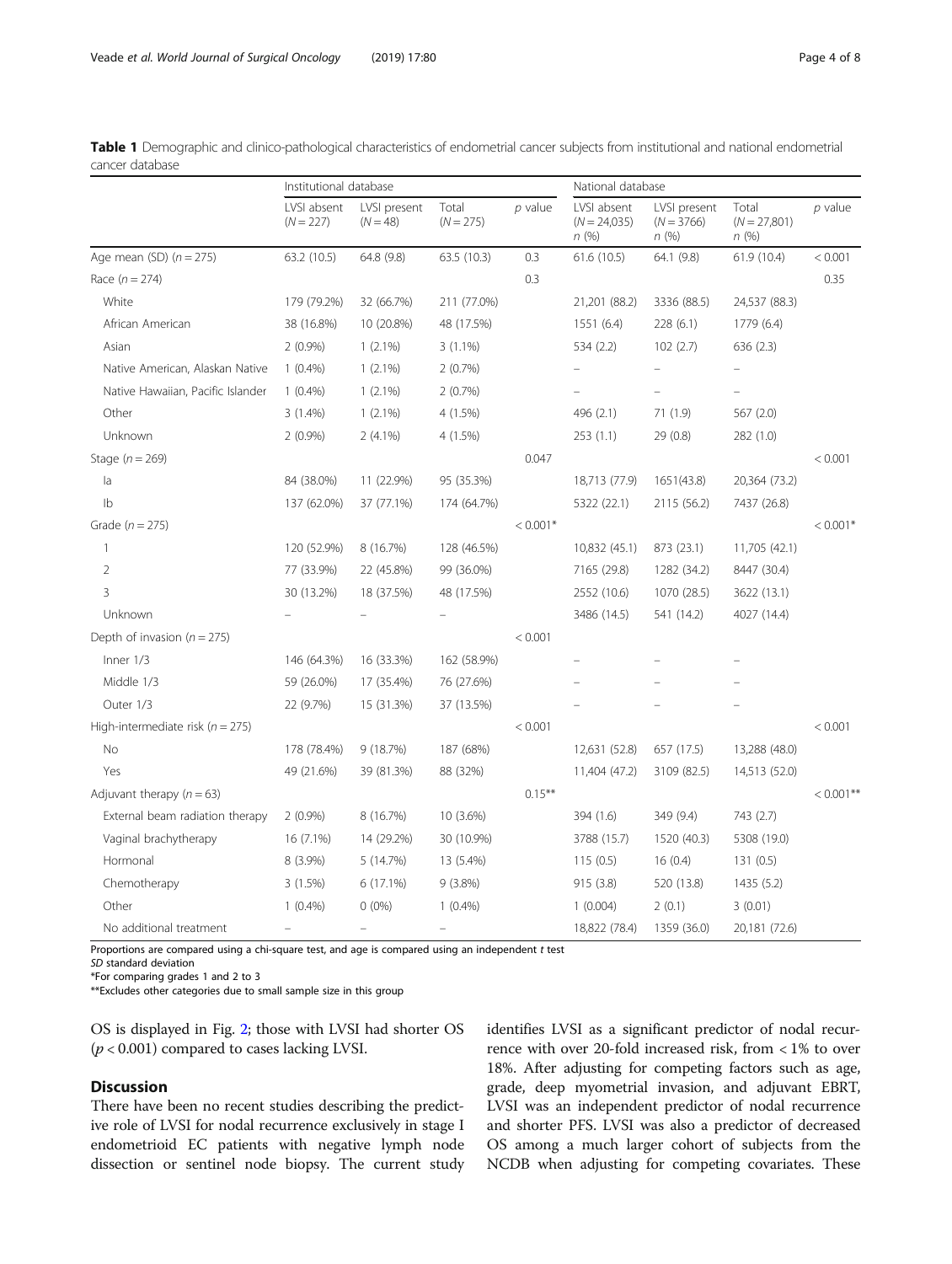<span id="page-4-0"></span>Table 2 Clinical-pathological characteristics of 11 nodal recurrences—institutional endometrial cancer database

| Nodal recurrence       | Age | Stage | Grade          | LVSI      | HIR | Nodal assessment | Adjuvant therapy      | Nodal recurrence    | Concurrent recurrence sites |
|------------------------|-----|-------|----------------|-----------|-----|------------------|-----------------------|---------------------|-----------------------------|
|                        | 57  | 1B    | 2              | Present   | Y   | Pelvic           | Vaginal brachytherapy | Pelvic              | -                           |
| Ш                      | 61  | 1A    | $\mathcal{P}$  | Absent    | N   | Pelvic           | Megestrol acetate     | Pelvic              | Lungs                       |
| Ш                      | 54  | 1A    |                | Absent    | N   | Pelvic           | None                  | Pelvic              | Vaginal vault               |
| $\mathsf{I}\mathsf{V}$ | 72  | 1B    | 3              | Present   | Y   | Pelvic and PA    | Pelvic EBRT           | Pelvic, para-aortic | $\overline{\phantom{a}}$    |
| V                      | 65  | 1A    | 3              | Present Y |     | Pelvic and PA    | None                  | Pelvic              | Vaginal vault, bone         |
| VI                     | 52  | 1B    | 2              | Present   | - Y | Pelvic           | None                  | Pelvic              | -                           |
| VII                    | 64  | 1B    | $\overline{2}$ | Present Y |     | Pelvic           | None                  | Pelvic              | Vaginal vault               |
| VIII                   | 77  | 1B    | 3              | Present Y |     | Pelvic and PA    | Vaginal brachytherapy | Pelvic              | Abdomen                     |
| 1X                     | 67  | 1B    | 3              | Present Y |     | Pelvic           | Pelvic EBRT           | Mediastinum         | $=$                         |
| X                      | 70  | 1A    | 3              | Present Y |     | Pelvic           | Pelvic EBRT           | Mediastinum         | Brain                       |
| XI                     | 65  | 1A    | 3              | Present   | Y   | Pelvic and PA    | Chemotherapy          | Para-aortic         | Abdomen                     |

LVSI lymphovascular space invasion, HIR high-intermediate risk, Y yes, N no, EBRT external beam radiation therapy, PA para-aortic

findings suggest consideration of LVSI when making decisions about adjuvant treatment of patients who have stage I disease with negative lymph node staging.

LVSI is an established risk factor for lymph node metastasis and local regional recurrence [[4,](#page-7-0) [5,](#page-7-0) [7](#page-7-0), [10\]](#page-7-0). As described by Bosse et al. utilizing PORTEC 1 and 2 data, substantial LVSI was the strongest independent prognostic factor for any pelvic recurrence, with the 5-year regional risk 15.3% with LVSI compared to 1.7% without LVSI [[10\]](#page-7-0). Bosse et al. defined substantial LVSI as diffuse or multifocal LVSI present through the tumor  $[10]$  $[10]$ . The ideal adjuvant treatment for the small subset of patients with early-stage EC and LVSI in the presence of a negative nodal assessment, however, is the subject of much debate. This is mostly due to scant data supporting a survival benefit following adjuvant treatment [[6](#page-7-0), [10\]](#page-7-0). The PORTEC trials found that EBRT reduced the 5-year risk of pelvic recurrence in unstaged early EC patients with substantial LVSI, but did not significantly affect survival [[8,](#page-7-0) [10,](#page-7-0) [14](#page-7-0), [17](#page-7-0)]. The current evidence suggests that adjuvant therapy is beneficial in reducing risk of locoregional relapse, but the lack of survival benefit reduces clarity regarding the use of LVSI as a determinant of adjuvant therapy in early-stage endometrial cancer.

In our institutional study, nine nodal relapses occurred among cases with LVSI, two as isolated pelvic nodal recurrences following no adjuvant EBRT. These two pelvic node recurrences could potentially have been prevented by adjuvant EBRT. In order to prevent pelvic nodal recurrence in two additional patients among the 40 LVSI subjects who did not receive EBRT in our study, the number needed to treat (NNT) with EBRT to prevent one nodal recurrence is 20. This raises the question of the cost and potential side effects of external beam radiation. The PORTEC 3 was a multicenter study of 660 subjects randomized to RT versus chemoradiation [\[18](#page-7-0)]. Among the 329 who received radiation therapy, POR-TEC 3 reports the occurrence of any adverse events at 29%  $(p < 0.0001)$ , specifically muscle pain in 10%, hematological toxicities in 8% ( $p < 0.0001$ ), and any gastrointestinal events in 5% [[18\]](#page-7-0). Onsrud et al. found

Table 3 Logistic regression bivariate and multivariate analysis to determine predictors of nodal recurrence adjusting for adjuvant radiation using institutional EC database

| Variable            | Bivariate analysis       |                          |                          | Multivariate analysis |                |          |  |
|---------------------|--------------------------|--------------------------|--------------------------|-----------------------|----------------|----------|--|
|                     | OR point estimate        | 95% CI for OR            | $p$ value                | OR point estimate     | 95% CI for OR  | p value  |  |
| Age                 | 1.01                     | $0.95 - 1.08$            | 0.78                     | 1.01                  | $0.92 - 1.07$  | 0.85     |  |
| Grade               |                          |                          |                          |                       |                |          |  |
| Grade 2 vs grade 1  | 3.10                     | $0.31 - 31.27$           | $0.046*$                 | 1.31                  | $0.12 - 14.90$ | 0.22     |  |
| Grade 3 vs. grade 1 | 11.67                    | 1.26-108.22              |                          | 4.56                  | $0.43 - 46.30$ |          |  |
| Outer 1/3 invasion  | 1.49                     | $0.32 - 6.84$            | 0.61                     | 1.37                  | $0.25 - 7.50$  | 0.72     |  |
| LVSI                | 44.2                     | $5.0 - 387.5$            | $< 0.001*$               | 33.33                 | 3.69-323.93    | $0.002*$ |  |
| Adjuvant EBRT       | $\overline{\phantom{0}}$ | $\overline{\phantom{0}}$ | $\overline{\phantom{0}}$ | 1.45                  | $0.15 - 3.19$  | 0.63     |  |

LVSI lymphovascular space invasion, OR odds ratio, EBRT external beam radiation therapy; \*Significantly associated with nodal recurrence after adjusting for adjuvant radiation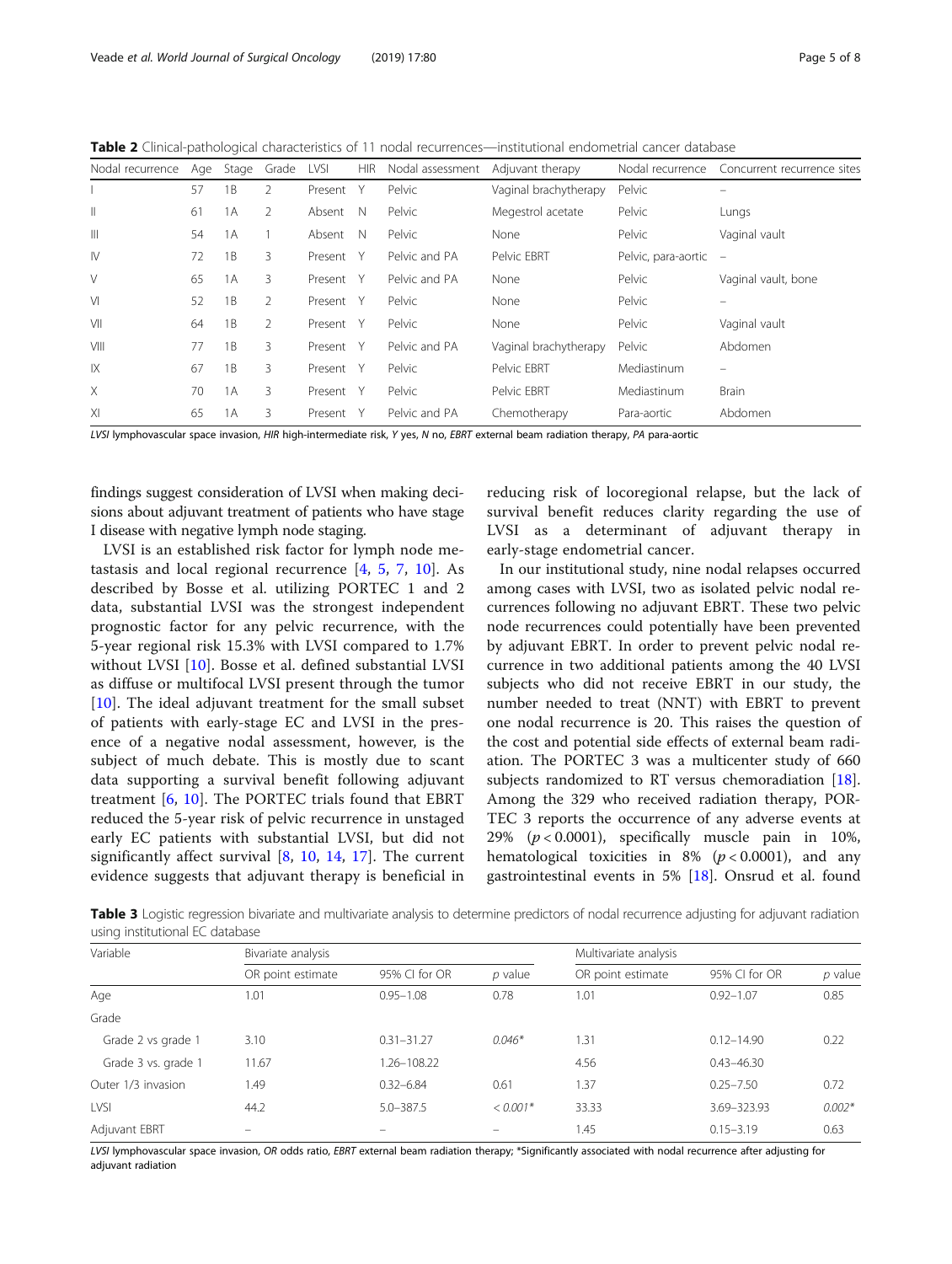<span id="page-5-0"></span>

| Covariates                       | Univariate analysis |               | Multivariate analysis |                          |               |         |
|----------------------------------|---------------------|---------------|-----------------------|--------------------------|---------------|---------|
|                                  | Hazard ratio (HR)   | 95% CI for HR | $p$ value             | Hazard ratio             | 95% CI for HR | p value |
| Age                              | 1.02                | $0.98 - 1.05$ | 0.28                  | 1.02                     | $0.98 - 1.05$ | 0.35    |
| Grade                            |                     |               |                       |                          |               |         |
| Grade 3 vs. grades 1-2           | 2.48                | $1.25 - 4.92$ | $0.01*$               | 2.10                     | $1.03 - 4.32$ | $0.04*$ |
| Outer 1/3 invasion vs. inner 2/3 | 0.94                | $0.33 - 2.65$ | 0.90                  | 0.65                     | $0.22 - 1.90$ | 0.43    |
| <b>LVSI</b>                      | 2.12                | $1.05 - 4.28$ | $0.04*$               | 1.85                     | $0.87 - 3.94$ | 0.11    |
| High-intermediate risk           | 1.74                | $0.91 - 3.32$ | 0.92                  | $\overline{\phantom{0}}$ |               |         |

LVSI lymphovascular space invasion; \*Significantly associated with shorter progression free survival

that women < 60 years old experienced a higher mortality rate after receiving EBRT, many due to an almost a doubled risk of secondary malignancy [\[19](#page-7-0)]. These studies highlight the tradeoffs between desired locoregional recurrence benefits and treatment toxicities when considering adjuvant treatment with EBRT.

Data suggesting that LVSI is also associated with distant recurrence highlights the need to consider systemic treatments among women with high-risk features [[5,](#page-7-0) [10\]](#page-7-0). While our institutional dataset of surgical stage I cases did not have the power to examine the relationship between LVSI and distant recurrence, Bosse et al. noted that substantial LVSI was an independent prognostic indicator for distant metastasis among 259 subjects with stage IB–II EC  $[10]$  $[10]$ . Likewise, Gadducci et al. found that LVSI was a significant predictor of distant recurrence [[5\]](#page-7-0). Emerging data in higher risk cohorts also supports systemic adjuvant therapy. For example, in the GOG 258 trial of women with advanced

stage, optimally debulked EC, RT followed by chemotherapy reduced both vaginal and nodal recurrence rates compared to chemotherapy alone; however, there was no recurrence-free survival advantage [\[20](#page-7-0)]. Considering these data and the known toxicities of external beam radiotherapy, consideration could be given to chemotherapy treatment of those with LVSI.

Strengths of this study include the substantial incidence of LVSI in both the Duke and NCDB EC databases. The incidence of LVSI was 13.5% and 17.5% respectively in these stage I EC study populations, somewhat higher than the 10% average in patients with stage I disease and the 9.8% noted by Neal et al. among their 205 node-negative, stage I/II EC patients [[3,](#page-7-0) [10](#page-7-0)]. Additionally, the Duke EC database had adequate power to establish a significant association between LVSI and nodal recurrence. Another strength is the large size of the NCDB database, which allowed us to demonstrate a significant relationship between LVSI

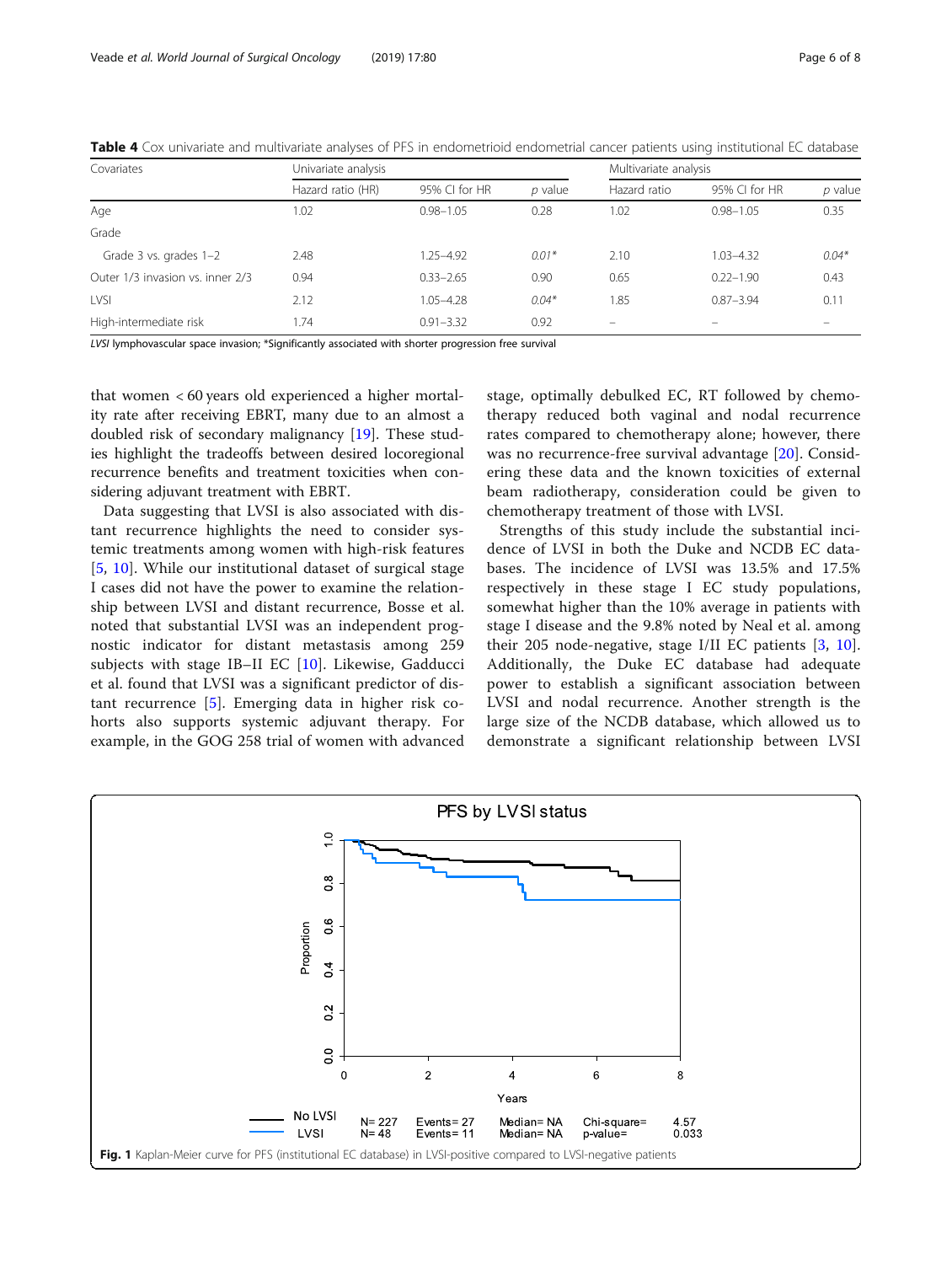<span id="page-6-0"></span>

and OS from NCDB data, a relationship that previously has been difficult to establish [[8,](#page-7-0) [10](#page-7-0), [14](#page-7-0), [16](#page-7-0)].

Limitations of this study include the retrospective nature of the analysis. Also, the small institutional cohort size of 275 yielded too few deaths for overall survival analysis. For this reason, we supplemented our analysis using the NCDB cohort. A limitation of the NCDB database is the lack of information regarding recurrence date and location, which precluded examining associations with PFS and specific sites of recurrence such as in the lymph nodes. Finally, the Duke EC database is a prospectively enrolling study requiring informed consent for participation. As such, not all patients treated for EC at our institution were eligible for this analysis.

## Conclusion

In conclusion, our data supports that among women with stage I endometrioid EC who had a negative nodal assessment, LVSI is a significant prognostic factor for nodal recurrence, but is not an independent predictor of PFS. In a national cohort, LVSI is associated with lower OS after adjusting for competing covariates such as age, grade, depth of invasion, and adjuvant EBRT. Based on our study and previously published data, LVSI increases the risk of both nodal and distant recurrences and may be used to guide clinical decision-making when considering adjuvant treatments to reduce the risk of nodal relapse. However, the risks vs. benefits of adjuvant treatment should be carefully considered in patients with stage I EC. Given the current limited data for survival benefit in patients who receive adjuvant EBRT as well as its known risks, additional studies are needed to determine the role of adjuvant therapy in the subgroup of patients with early-stage EC with LVSI [[6,](#page-7-0) [8,](#page-7-0) [10\]](#page-7-0).

#### Abbreviations

EBRT: External beam radiation therapy; EC: Endometrial cancer; GOG: Gynecology Oncology Group; LVSI: Lymphovascular space invasion; NCDB: National Cancer Database; OS: Overall survival; PFS: Progression-free survival

#### Acknowledgements

Dr. Havrilesky supervised this entire project with the remaining acknowledgments noted above.

#### Funding

This project was funded through the Gynecology Oncology department at Duke University Hospital and all authors through the Gynecology Oncology department.

#### Availability of data and materials

The datasets utilized during the current study are available within the NCDB repository. They are not publicly available without submission of a Data Use Agreement. The Duke Endometrial Cancer database data is available from Duke University Gynecology Oncology, which were used under IRB approval for this study. Data can be available upon reasonable request with permission of Duke University Gynecology Oncology.

The National Cancer Data Base (NCDB) is a joint project of the Commission on Cancer of the American College of Surgeons and the American Cancer Society. The data used in the study are derived from a de-identified NCDB file. The American College of Surgeons and the Commission on Cancer have not verified and are not responsible for the analytic or statistical methodology employed, or the conclusions drawn from these data by the investigator.

#### Authors' contributions

All authors have approved this final article. LJH, AEV, and JF had full access to all the data in the study and take responsibility for the integrity of the data and the accuracy of the data analysis. LJH, AEV, and JF contributed to the concept and design. LJH, AEV, JF, and JE contributed to the acquisition, analysis, or interpretation of data. LJH, AEV, and JF drafted the manuscript. All authors contributed to the critical revision of the manuscript for important intellectual content. LJH, AEV, and GB contributed to the statistical analysis.

#### Ethics approval and consent to participate

This retrospective study was Institutional Review Board-approved utilizing the Duke Endometrial Database, a prospectively enrolling database. Patient consent was obtained with each patient enrolled into the database. The NCDB data adheres to the Data Use Agreement. Duke University Gynecology Oncology received a participant user file (PUF) to use de-identified patient data after submitting Data Use Agreement.